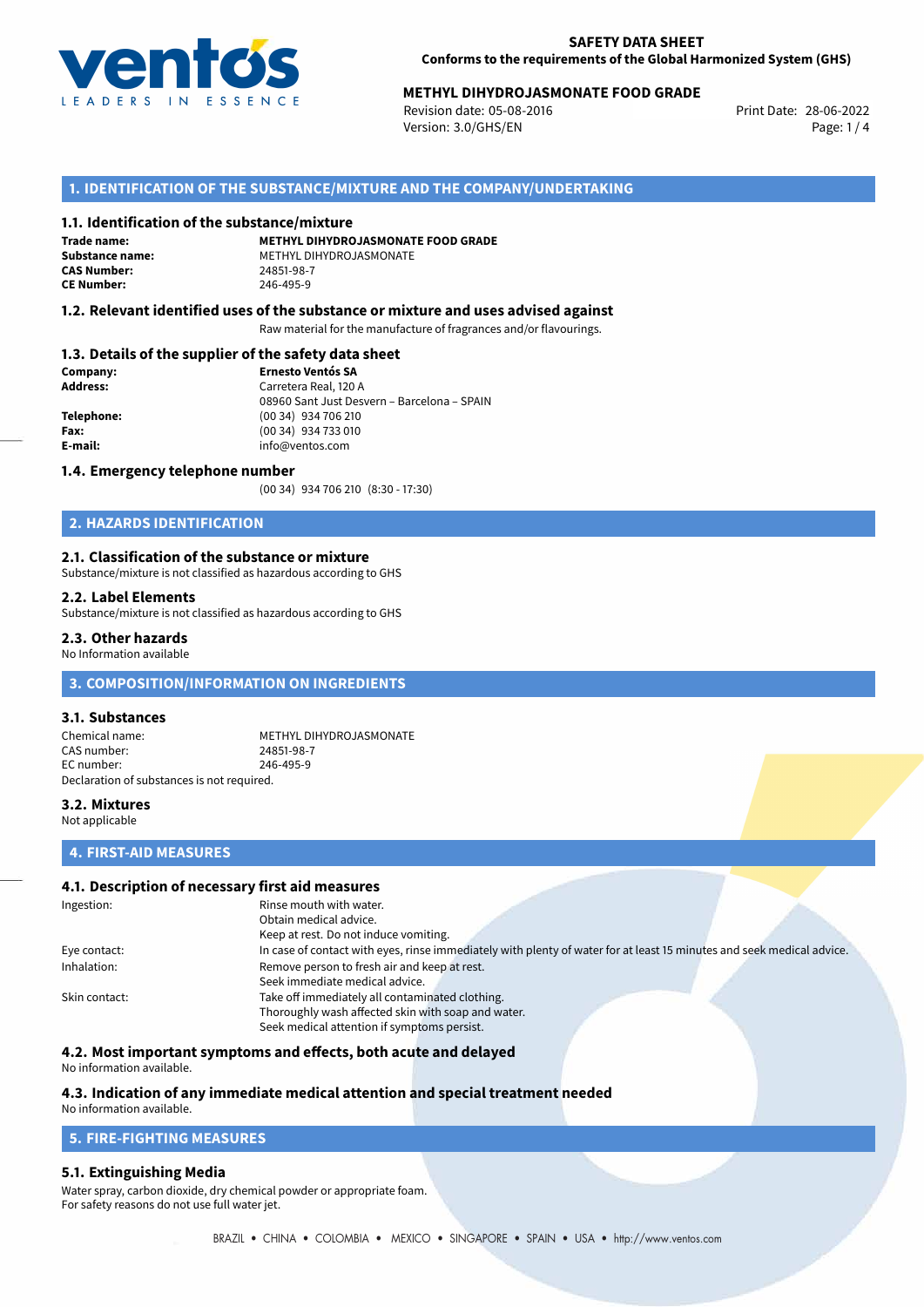

# **METHYL DIHYDROJASMONATE FOOD GRADE**<br>Revision date: 05-08-2016<br>Print Date: 28-06-2022

Revision date: 05-08-2016 Version: 3.0/GHS/EN Page: 2 / 4

# **5.2. Special hazards arising from the substance or mixture**

Known or Anticipated Hazardous Products of Combustion: Emits toxic fumes under fire conditions.

#### **5.3. Advice for firefighters**

High temperatures can lead to high pressures inside closed containers. Avoid inhalation of vapors that are created. Use appropriate respiratory protection. Do not allow spillage of fire to be poured into drains or watercourses. Wear self-contained breathing apparatus and protective clothing.

# **6. ACCIDENTAL RELEASE MEASURES**

#### **6.1. Personal precautions, protective equipment and emergency procedures**

Evacuate surronding areas. Ensure adequate ventilation. Keep unnecessary and unprotected personnel from entering. Do not breathe vapor/spray. Avoid contact with skin and eyes. Information regarding personal protective measures: see section 8.

#### **6.2. Environmental precautions**

To avoid possible contamination of the environment, do not discharge into any drains, surface waters or groundwaters.

#### **6.3. Methods and materials for containment and cleaning up**

Cover with an inert, inorganic, non-combustible absorbent material (e.g. dry-lime, sand, soda ash). Place in covered containers using non-sparking tools and transport outdoors. Avoid open flames or sources of ignition (e.g. pilot lights on gas hot water heater). Ventilate area and wash spill site after material pickup is complete.

#### **6.4. Reference to other sections**

Information regarding exposure controls, personal protection and disposal considerations can be found in sections 8 and 13.

# **7. HANDLING AND STORAGE**

## **7.1. Precautions for safe handling**

Do not store or handle this material near food or drinking water. Do not smoke. Avoid contact with the eyes, skin and clothing. Wear protective clothing and use glasses. Observe the rules of safety and hygiene at work. Keep in the original container or an alternative made from a compatible material.

## **7.2. Conditions for safe storage, including any incompatibilities**

Store in tightly closed and preferably full containers in a cool, dry and ventilated area, protected from light. Keep away from sources of ignition (e.g. hot surfaces, sparks, flame and static discharges). Keep away from incompatible materials (see section 10).

#### **7.3. Specific end use(s)**

No information available.

# **8. EXPOSURE CONTROLS AND PERSONAL PROTECTION**

## **8.1. Control parameters**

Components with occupational exposure limits: None known.

#### **8.2. Exposure controls**

Measures should be taken to prevent materials from being splashed into the body. Provide adequate ventilation, according to the conditions of use. Use a mechanical exhaust if required.

#### **8.3. Individual protection measures, such as personal protective equipment**

acceptable levels.

| Eye/Face protection:             | Chemical safety goggles are recommended. Wash contaminated goggles before reuse.                                      |  |  |  |  |
|----------------------------------|-----------------------------------------------------------------------------------------------------------------------|--|--|--|--|
| Hand Protection:                 | Chemical-resistant gloves are recommended. Wash contaminated gloves before reuse.                                     |  |  |  |  |
| Body protection:                 | Personal protective equipment for the body should be selected based on the task being performed and the risks         |  |  |  |  |
|                                  | involved.                                                                                                             |  |  |  |  |
| Respiratory Protection:          | In case of insufficient ventilation, use suitable respiratory equipment.                                              |  |  |  |  |
| Environmental exposure controls: | Emissions from ventilation or process equipment should be checked to ensure they comply with environmental            |  |  |  |  |
|                                  | protection legislation.                                                                                               |  |  |  |  |
|                                  | In some cases, filters or engineering modifications to the process equipment will be necessary to reduce emissions to |  |  |  |  |
|                                  |                                                                                                                       |  |  |  |  |

# **9. PHYSICAL AND CHEMICAL PROPERTIES**

# **9.1. Information on basic physical and chemical properties**

Appearance: Liquid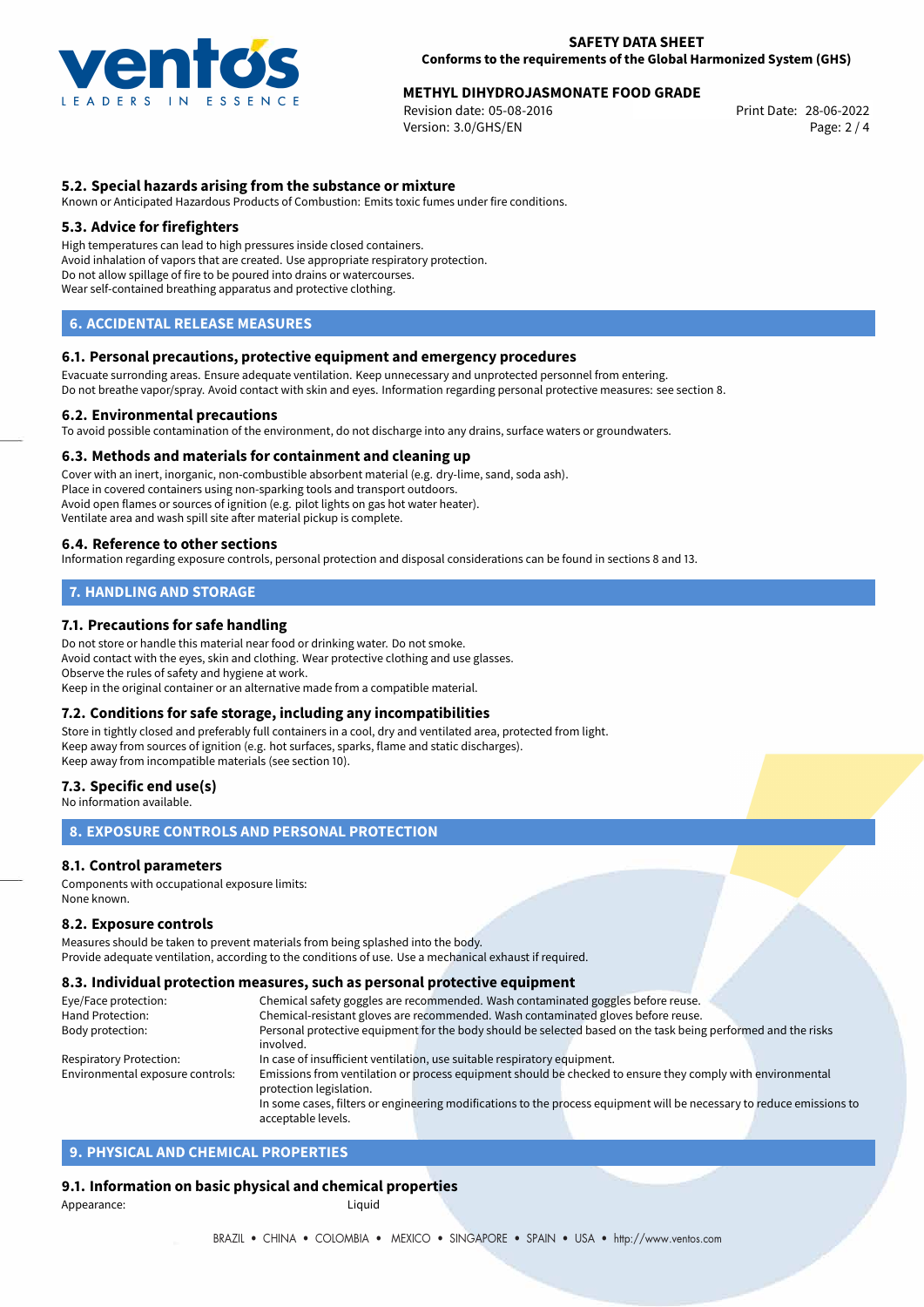

# **METHYL DIHYDROJASMONATE FOOD GRADE**<br>28-06-2022 Print Date: 05-08-2016

Revision date: 05-08-2016 Version: 3.0/GHS/EN Page: 3 / 4

Colour: Conforms to standard Odour: Conforms to standard Odour theshold: Not determined pH: Not determined Melting point/freezing point: Not determined Boling point/boiling range:  $>300$ Flash point: 160 °C Evaporation rate: Not determined Flammability: Not determined Lower flammability/Explosive limit: Not determined Upper flammability/Explosive limit: Not determined Vapour pressure: <0,001 mm Hg (20ºC);2,5 (97ºC) Vapour Density: Not determined Density: 0,996−1,006 g/mL (20<sup>°</sup>C)<br>Relative density: 0,996−1,006 (20<sup>°</sup>C) Relative density: 0,996−1,006 (20°C)<br>Water solubility: 0,996−1,006 (20°C) Solubility in other solvents: Not determined Partition coefficient n-octanol/water: Not determined Auto-ignition temperature: Not determined Decomposition temperature: Not determined Viscosity, dynamic: Not determined Viscosity, kinematic: Not determined Explosive properties: Not determined Oxidising properties: Not determined

**INSOLUBLE IN WATER** 

## **10. STABILITY AND REACTIVITY**

#### **10.1. Reactivity**

No hazardous reactions if stored and handled as prescribed/indicated.

#### **10.2. Chemical stability**

The product is stable if stored and handled as prescribed/indicated.

## **10.3. Possibility of hazardous reactions**

No hazardous reactions if stored and handled as prescribed/indicated.

#### **10.4. Conditions to Avoid**

Conditions to Avoid: Excessive heat, flame or other ignition sources.

#### **10.5. Incompatible materials**

Avoid contact with strong acids and bases and oxidizing agents.

# **10.6. Hazardous decomposition products**

During combustion may form carbon monoxide and unidentified organic compounds.

# **11. TOXICOLOGICAL INFORMATION**

| <b>Acute toxicity</b>             | Based on the data available, the criteria for classification are not met. |
|-----------------------------------|---------------------------------------------------------------------------|
| <b>Skin corrosion/irritation</b>  | Based on the data available, the criteria for classification are not met. |
| Serious eye damage/irritation     | Based on the data available, the criteria for classification are not met. |
| Respiratory or skin sensitisation | Based on the data available, the criteria for classification are not met. |
| <b>Germ cell mutagenicity</b>     | Based on the data available, the criteria for classification are not met. |
| Carcinogenicity                   | Based on the data available, the criteria for classification are not met. |
| <b>Reproductive toxicity</b>      | Based on the data available, the criteria for classification are not met. |
| <b>STOT-single exposure</b>       | Based on the data available, the criteria for classification are not met. |
| <b>STOT-repeated exposure</b>     | Based on the data available, the criteria for classification are not met. |
| <b>Aspiration hazard</b>          | Based on the data available, the criteria for classification are not met. |
|                                   |                                                                           |